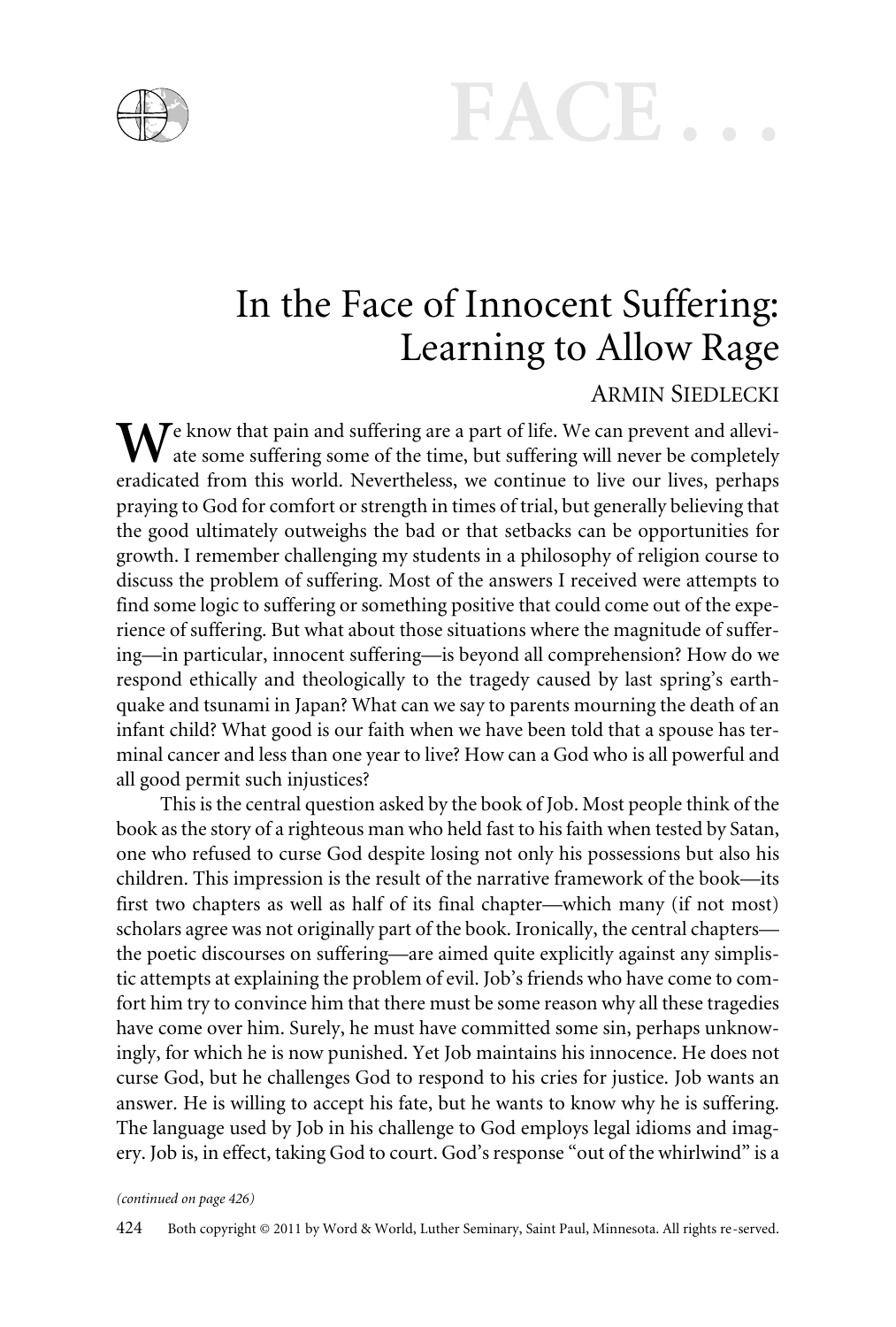# TO FACE

*Word & World Volume 31, Number 4 Fall 2011*

## In the Face of Innocent Suffering: Learning to See Grace

### ELIZABETH A. WEBB

I'm troubled by the ending of the book of Job. It's nice that God restores Job's<br>fortunes, even giving double what Job had prior to his afflictions. Job's sisters fortunes, even giving double what Job had prior to his afflictions. Job's sisters and brothers and neighbors gather around him, bringing gifts to celebrate his restoration. Job lives a long life, blessed more richly than in his former days. He even receives seven sons and three daughters, just like he had before.

What troubles me is that the sons and daughters Job receives are not "just like he had before." They are not the same people; those particular sons and daughters remain lost to Job. The text does make the replacement children look a lot better than the originals. We know little about Job's first children, except that they enjoyed a good party, apparently every day. Instead of getting up early to make sacrifices to the Lord, Job's first children partied late and left it to Job to sacrifice for them. Apparently they weren't much help with Job's fields and cattle. And they certainly weren't getting themselves married and producing grandchildren. But Job's new children, the "replacements," were worth bragging about! No women were as fair as Job's new daughters. We even know their names: "Dove," "Cassia" (a fragrant herb), and "Horn of Adornment." And the sons! They produced sons, who produced sons, who produced sons. Job lived to see four generations of sons born to his name. The beauty of Job's daughters and the richness of his sons' progeny were much greater, the text seems to hint, than anything that those other children would have given him.

Yet, even if Job's first children would have caused Job countless pains for the rest of his life, it seems that their absence would cause greater pain. Job didn't lose just *any* sons and daughters; he lost *these* sons and *these* daughters. He lost the particular people they were, and he will never know the particular people they would have been. One child does not, cannot, replace another. Job's restoration seems incomplete to me. No matter how great Job's love for his second set of children, there must have remained ten absences, ten holes, in his heart.

I have not suffered the loss of a child, and I can only imagine the soul-splitting grief of those who have. But I do know well, as we all do, the loss of what might have been; indeed, what—from our perspective—*should* have been. The grief over

*(continued on page 427)*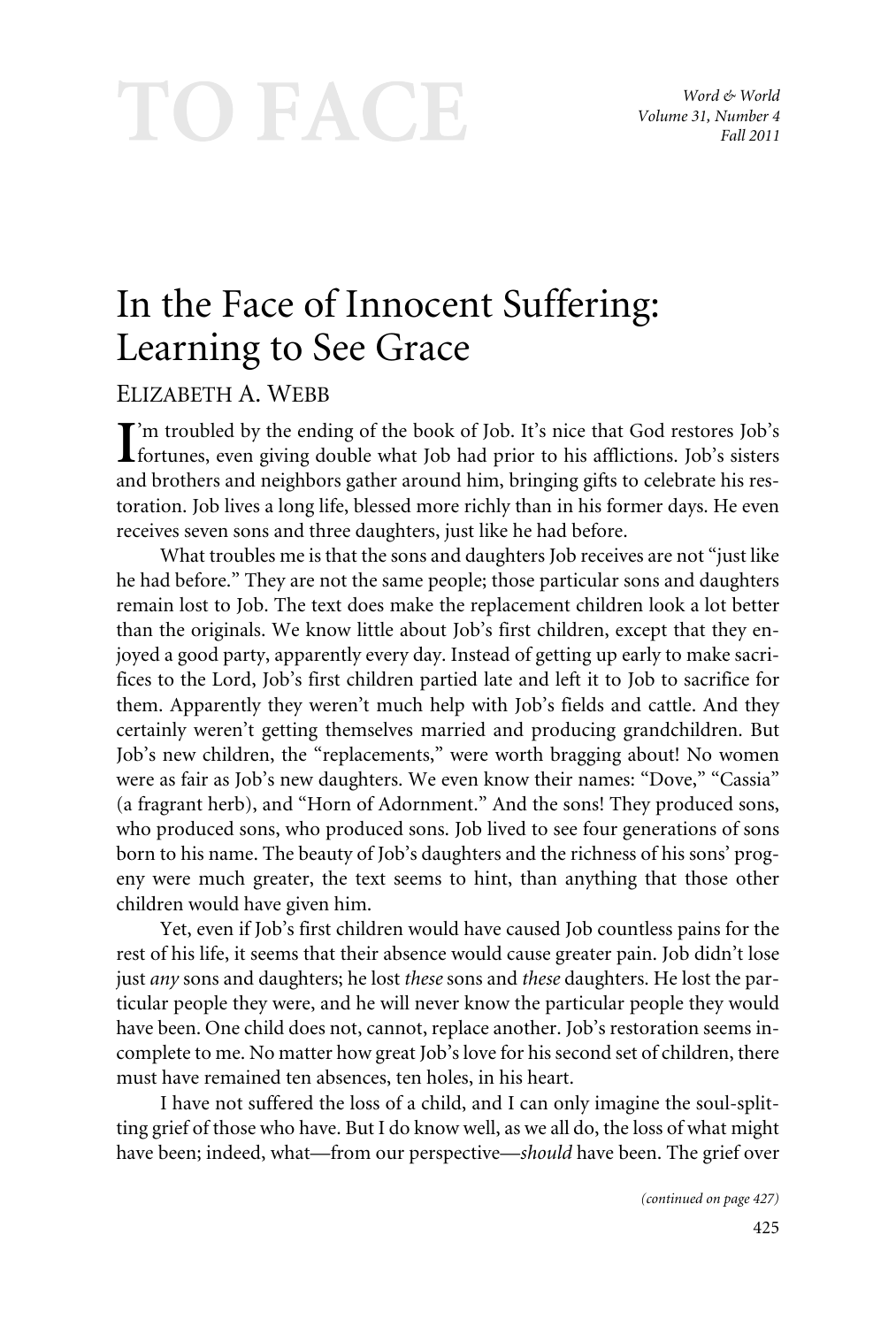counterchallenge to Job. God will explain the reason for Job's suffering, but only if Job can assume God's position as the creator and sustainer of all things. Recognizing his limitations, Job humbly submits to God's sovereignty.

At first, this resolution may seem unsatisfying. Job's desire to understand the reason for his affliction hardly seems unreasonable. Can the message of the book really be only an affirmation of the need for human beings to submit to God's supremacy? Should we simply accept the tsunami deaths because it is not for us to know why the innocent suffer and die? The book of Job is more complex than that.

There are three ideas I find striking about the book. First, in the book, Job does not renounce or abandon God but challenges God. In doing so he does not sever but rather intensifies his relation to God. Second, Job maintains his innocence to the end. He does not resign himself to an unjust fate, but demands justification. Third, even though God's response silences Job, God is not angry at Job but rather at Job's friends, "for [they] have not spoken the truth about [God] as did [God's] servant Job" (42:7 NJPS). God even instructs them to ask Job to pray for them and offer sacrifices on their behalf. Job's challenge is seen as more righteous than the pious attempts at finding fault as an explanation of suffering.

So how can the book of Job inform our ethical and theological response to suffering? For one thing, the book gives voice to the victim of suffering, a voice that refuses to be silenced. I am reminded here of the words of Dylan Thomas in a poem written for his dying father: "Do not go gentle into that good night…rage, rage against the dying of the light." Rage can be a more appropriate response to innocent suffering than silent acceptance. Perhaps even more important is the vindication of Job over against his friends. It is not Job's challenge of God that is deemed blasphemous, but the friends' attempt to find reason in innocent suffering. Would a complete biological, theological, ethical explanation of a cancer death truly satisfy a widowed spouse? Would it not rather "add insult to injury"? Innocent suffering is and must be a challenge to us and to God. It may not be a challenge to which we will ever receive a satisfactory answer, but it is a challenge that must never be ignored, and the voice of the victim must be heard—by us and by God.  $\bigoplus$ 

*ARMIN SIEDLECKI is head of cataloging at the Pitts Theology Library, Emory University, Atlanta, Georgia. His research interests include biblical literature of the Second Temple period.*